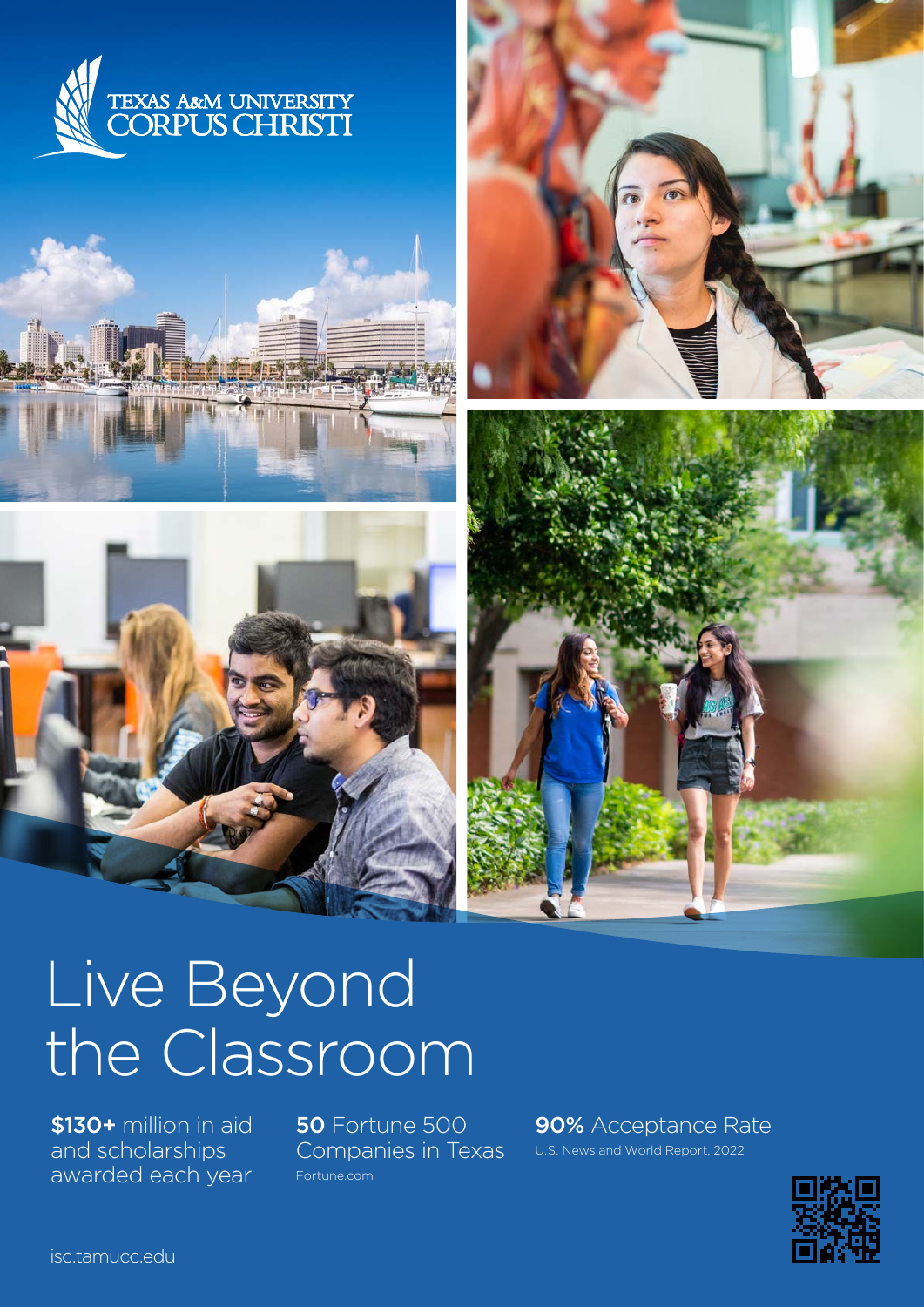## Welcome to the Island University

Live and study on the only island university in the USA, where innovation and a handson learning experience are at the core of your education.

Start on a unique path with endless possibilities ahead of you. At Texas A&M University-Corpus Christi, you'll have the opportunity to explore your passions and think beyond the classroom.

With palm tree lined pathways throughout the campus, nearby natural wetlands, a scenic hike-and-bike trail and pristine views of the beach and bays, Texas A&M University-Corpus Christi is a first-choice institution.

## Our International Pathway Programs are designed to provide 1:1 support for international students.

These courses provide a combination of English learning and study skills alongside courses related to your chosen major, allowing you to earn up to 24 academic credit hours toward your degree. We will also work with you to develop your employability and widen your career prospects to prepare you for success beyond graduation.

Students who meet the entry requirements may apply for direct admission.

## Program Offerings

## Undergraduate

- International Year
- Direct Admission

## Graduate

- Pre-Master's Program
- Direct Admission

## Start Your Future in Texas

The University's location in Texas, home to 50 Fortune 500 companies  $-$  including 3 in the top  $10 -$  gives students access to internships and jobs at globally recognized brands. With the second largest economy in the U.S. and ranked #1^ in the nation for employment growth prospects, Texas is a land of endless opportunities. ^[Forbes.com](http://Forbes.com)



**Quick Facts**

University Type: **Public** Student population: **11,000** Student to faculty ratio: **18:1**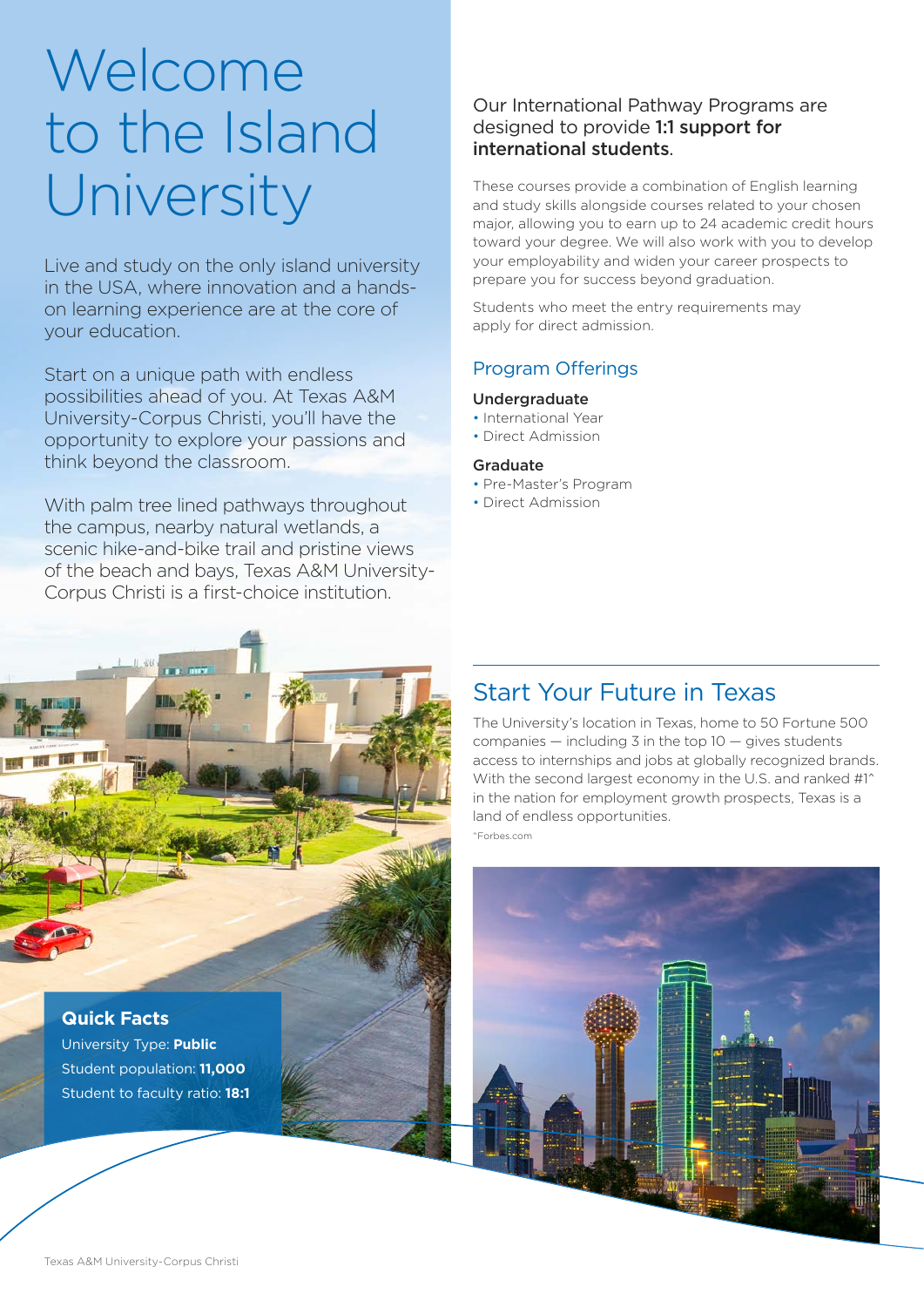With a wide range of popular program offerings in business, engineering, computer science and more, you can choose to pursue success in nearly any career path.

## Key Undergraduate Programs:

- Accounting BBA
- Atmospheric Sciences\* BS
- Biology\* BS
- Biomedical Sciences\* BS
- Business BBA
- Civil Engineering\* BS
- Computer Science\* BS
- Economics BBA
- Electrical Engineering\* BS
- Environmental Science\* BS
- Graphic Design BA
- Industrial Engineering\* BS
- Management Information Systems BBA
- Mechanical Engineering Technology\* BS

## Key Graduate Programs:

- Business Administration MBA
- Coastal and Marine System Science\* MS
- Computer Science\* MS
- Environmental Science\* MS
- Geospatial Systems Engineering\* MS
- Kinesiology\* MS
- Marine Biology\* MS

\*STEM-Designated Degree Program

 $T\blacksquare$  For more information, please scan the QR code or visit [isc.tamucc.edu/](http://isc.tamucc.edu/pathway-programs-usa) [pathway-programs-usa](http://isc.tamucc.edu/pathway-programs-usa)



As part of the prestigious Texas A&M University System, one of the largest university systems in the USA, excellent academics and groundbreaking research mean you will learn and develop your career skills in highly-rated degree programs in a multicultural learning community.

All undergraduate electrical and mechanical engineering programs are accredited by the ABET Engineering Accreditation Commission

All undergraduate and graduate business and accounting degree programs are accredited by the Association to Advance Collegiate Schools of Business (AACSB)

This double AACSB accreditation places TAMU-CC among the top 2% of universities globally

#92 Best Undergraduate Engineering Programs \*Of programs not offering a doctoral degree, U.S. News and World Report, 2022

Computer science classes average about 20 students—these small class sizes provide the opportunity to be a member of a team in an environment much like in the business world



Learn more about why you should choose TAMU-CC at [isc.tamucc.edu/](http://isc.tamucc.edu/tamucc/why-choose-texas-am-corpus-christi) [tamucc/why-choose-texas-am](http://isc.tamucc.edu/tamucc/why-choose-texas-am-corpus-christi)[corpus-christi](http://isc.tamucc.edu/tamucc/why-choose-texas-am-corpus-christi)